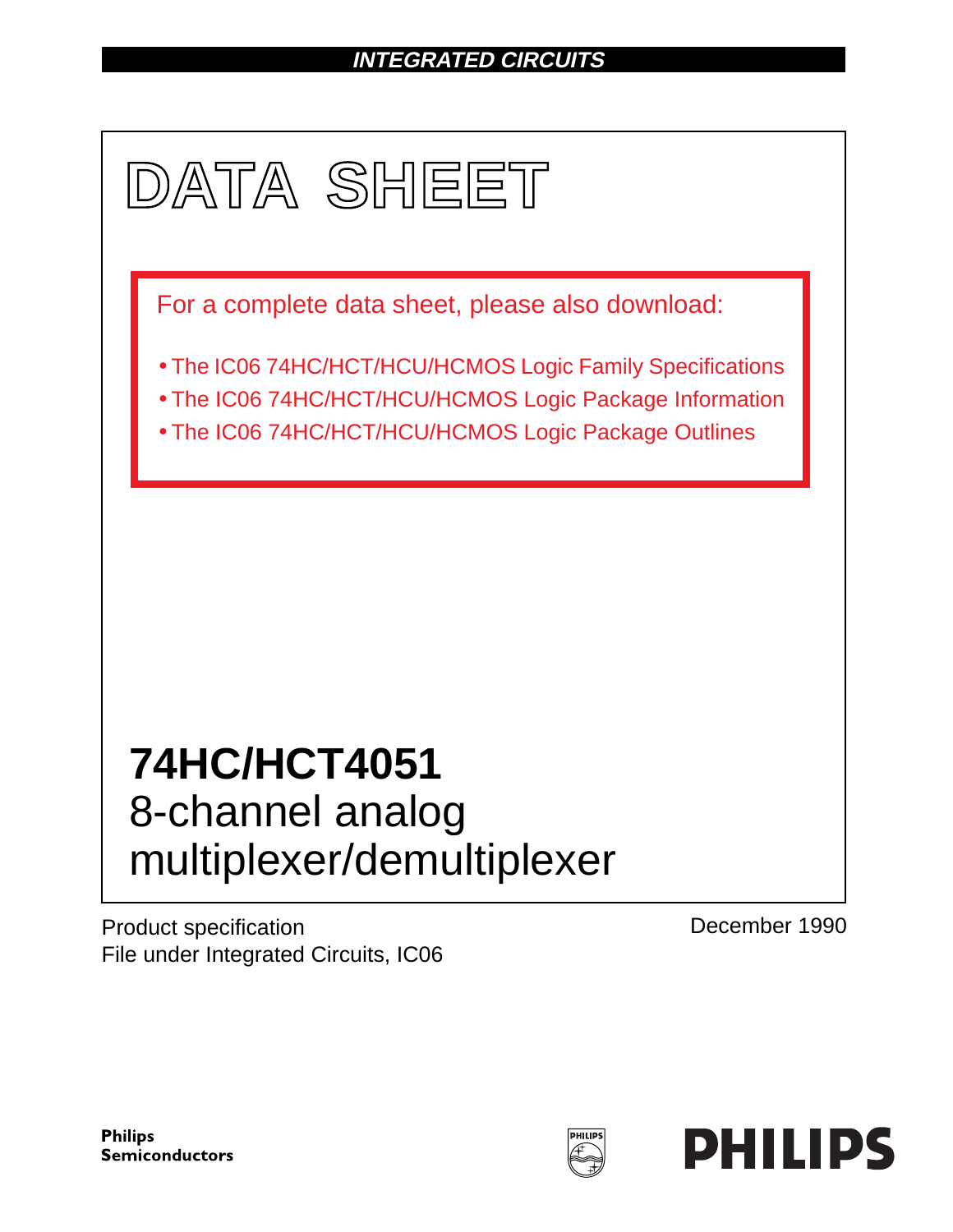### **FEATURES**

- Wide analog input voltage range:  $\pm$  5 V.
- Low "ON" resistance: 80  $\Omega$  (typ.) at V<sub>CC</sub> – V<sub>EE</sub> = 4.5 V 70  $\Omega$  (typ.) at  $V_{CC} - V_{EE} = 6.0 V$ 60  $\Omega$  (typ.) at V<sub>CC</sub> – V<sub>EE</sub> = 9.0 V
- Logic level translation: to enable 5 V logic to communicate with  $\pm$  5 V analog signals
- Typical "break before make" built in
- Output capability: non-standard
- $\bullet$  I<sub>CC</sub> category: MSI

### **GENERAL DESCRIPTION**

The 74HC/HCT4051 are high-speed Si-gate CMOS devices and are pin compatible with the "4051" of the

### **QUICK REFERENCE DATA**

 $V_{EE} = GND = 0 V; T_{amb} = 25 °C; t_r = t_f = 6 ns$ 

"4000B" series. They are specified in compliance with JEDEC standard no. 7A.

The 74HC/HCT4051 are 8-channel analog multiplexers/demultiplexers with three digital select inputs  $(S<sub>0</sub>$  to  $S<sub>2</sub>)$ , an active LOW enable input (E), eight independent inputs/outputs ( $Y_0$  to  $Y_7$ ) and a common input/output (Z).

With E LOW, one of the eight switches is selected (low impedance ON-state) by  $S_0$  to  $S_2$ . With  $\overline{E}$  HIGH, all switches are in the high impedance OFF-state, independent of  $S_0$  to  $S_2$ .

 $V_{CC}$  and GND are the supply voltage pins for the digital control inputs (S<sub>0</sub> to S<sub>2</sub>, and  $\overline{E}$ ). The V<sub>CC</sub> to GND ranges are 2.0 to 10.0 V for HC and 4.5 to 5.5 V for HCT. The analog inputs/outputs ( $Y_0$  to  $Y_7$ , and Z) can swing between  $V_{CC}$  as a positive limit and  $V_{EE}$  as a negative limit.  $V_{CC} - V_{EE}$  may not exceed 10.0 V.

For operation as a digital multiplexer/demultiplexer,  $V_{EE}$  is connected to GND (typically ground).

| <b>SYMBOL</b>                       | <b>PARAMETER</b>                         | <b>CONDITIONS</b>                                                         |     | <b>TYPICAL</b> | <b>UNIT</b> |
|-------------------------------------|------------------------------------------|---------------------------------------------------------------------------|-----|----------------|-------------|
|                                     |                                          |                                                                           | НC  | <b>HCT</b>     |             |
| $t_{PZH}/t_{PZL}$                   | turn "ON" time                           | $C_L = 15 \text{ pF}; R_L = 1 \text{ k}\Omega;$<br>$V_{CC} = 5 \text{ V}$ |     |                |             |
|                                     | $\overline{E}$ to $V_{\text{os}}$        |                                                                           | 22  | 22             | ns          |
|                                     | $S_n$ to $V_{\text{os}}$                 |                                                                           | 20  | 24             | ns          |
| t <sub>PHZ</sub> / t <sub>PLZ</sub> | turn "OFF" time                          |                                                                           |     |                |             |
|                                     | $\overline{E}$ to $V_{\text{os}}$        |                                                                           | 18  | 16             | ns          |
|                                     | $S_n$ to $V_{OS}$                        |                                                                           | 19  | 20             | ns          |
| C <sub>1</sub>                      | input capacitance                        |                                                                           | 3.5 | 3.5            | pF          |
| $C_{PD}$                            | power dissipation capacitance per switch | notes 1 and 2                                                             | 25  | 25             | pF          |
| $C_{S}$                             | max. switch capacitance                  |                                                                           |     |                |             |
|                                     | independent (Y)                          |                                                                           | 5   | 5              | pF          |
|                                     | (Z)<br>common                            |                                                                           | 25  | 25             | pF          |

### **Notes**

1. C<sub>PD</sub> is used to determine the dynamic power dissipation ( $P_D$  in  $\mu W$ ):

 $P_D = C_{PD} \times V_{CC}^2 \times f_i + \sum \{ (C_L + C_S) \times V_{CC}^2 \times f_0 \}$  where:

- $f_i$  = input frequency in MHz
- $f<sub>o</sub>$  = output frequency in MHz
- $\Sigma$  { (C<sub>L</sub> + C<sub>S</sub>) × V<sub>CC</sub><sup>2</sup> × f<sub>o</sub> } = sum of outputs
- $C_L$  = output load capacitance in pF
- $C<sub>S</sub>$  = max. switch capacitance in pF
- $V_{\text{CC}}$  = supply voltage in V
- 2. For HC the condition is  $V_1$  = GND to  $V_{CC}$ For HCT the condition is  $V_1$  = GND to  $V_{CC}$  – 1.5 V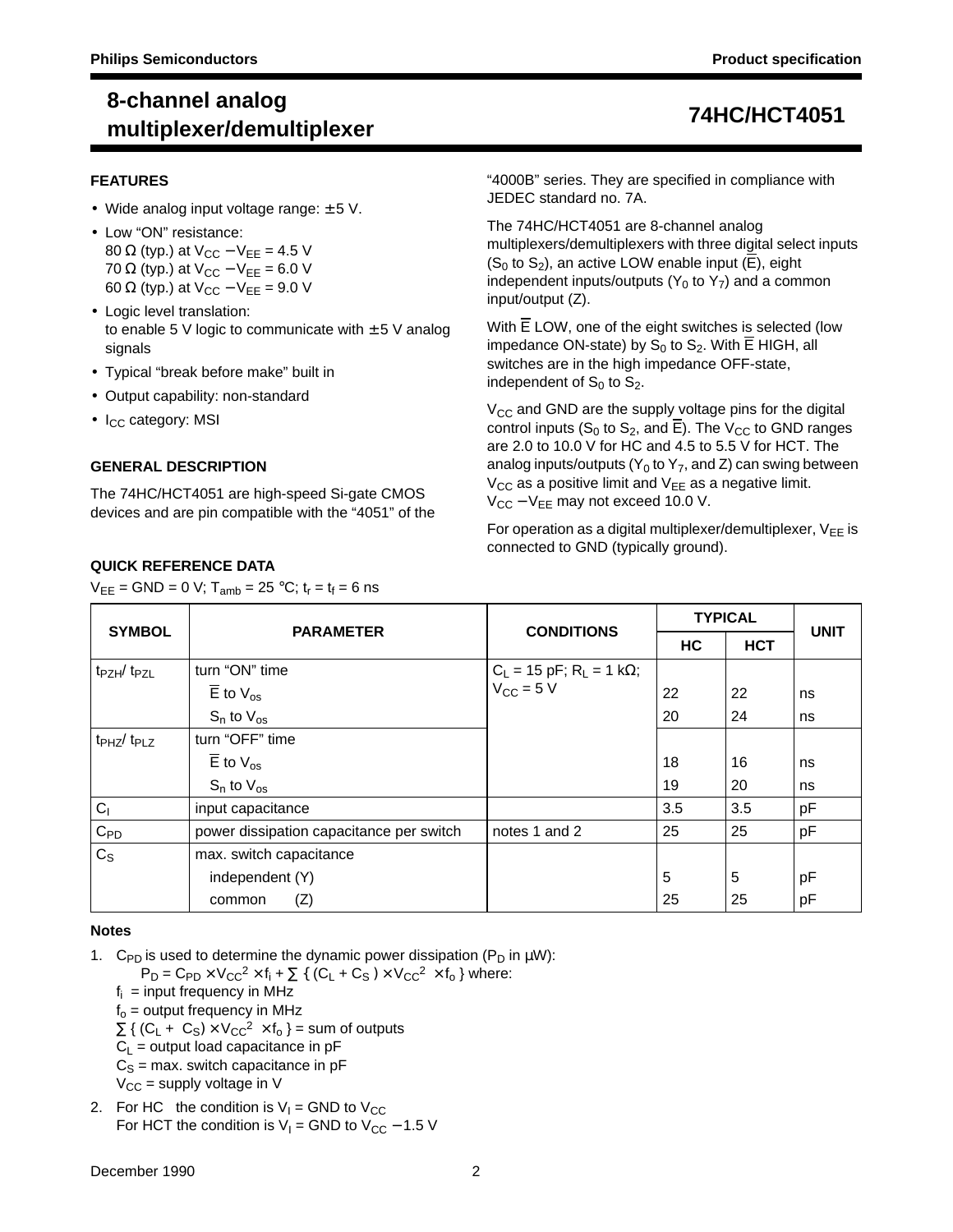### **ORDERING INFORMATION**

See "74HC/HCT/HCU/HCMOS Logic Package Information".

### **PIN DESCRIPTION**

| PIN NO.                    | <b>SYMBOL</b>  | <b>NAME AND FUNCTION</b>   |
|----------------------------|----------------|----------------------------|
| 3                          |                | common input/output        |
| 6                          | E              | enable input (active LOW)  |
| 7                          | $V_{EE}$       | negative supply voltage    |
| 8                          | <b>GND</b>     | ground $(0 V)$             |
| 11, 10, 9                  | $S_0$ to $S_2$ | select inputs              |
| 13, 14, 15, 12, 1, 5, 2, 4 | $Y_0$ to $Y_7$ | independent inputs/outputs |
| 16                         | $V_{\rm CC}$   | positive supply voltage    |

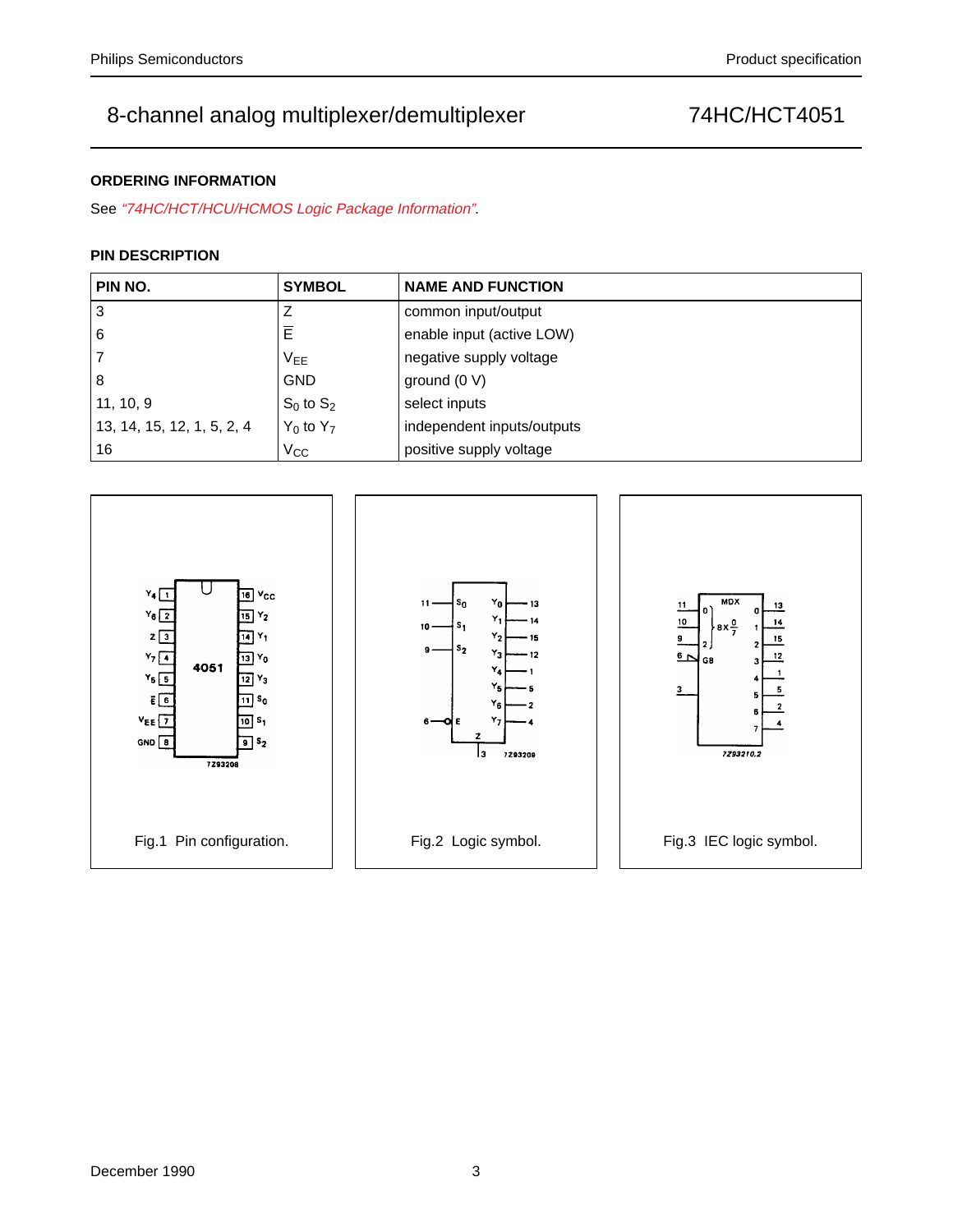

# **APPLICATIONS**

- Analog multiplexing and demultiplexing
- Digital multiplexing and demultiplexing
- Signal gating

## **FUNCTION TABLE**

|           |                | <b>INPUTS</b>  |       | channel                             |
|-----------|----------------|----------------|-------|-------------------------------------|
| $\bar{E}$ | S <sub>2</sub> | S <sub>1</sub> | $S_0$ | <b>ON</b>                           |
|           |                |                |       |                                     |
|           |                |                | н     | $Y_0 - Z$<br>$Y_1 - Z$<br>$Y_2 - Z$ |
| L         |                | н              |       |                                     |
|           |                | н              | Η     | $\overline{Y}_3 - \overline{Z}$     |
|           | н              |                |       | $Y_4-Z$                             |
|           | н              |                | Η     |                                     |
|           | н              | н              |       |                                     |
|           | н              | Н              | н     | $Y_5 - Z$<br>$Y_6 - Z$<br>$Y_7 - Z$ |
| Н         | X              | X              | X     | none                                |

## **Notes**

1.  $H = HIGH$  voltage level L = LOW voltage level  $X =$  don't care

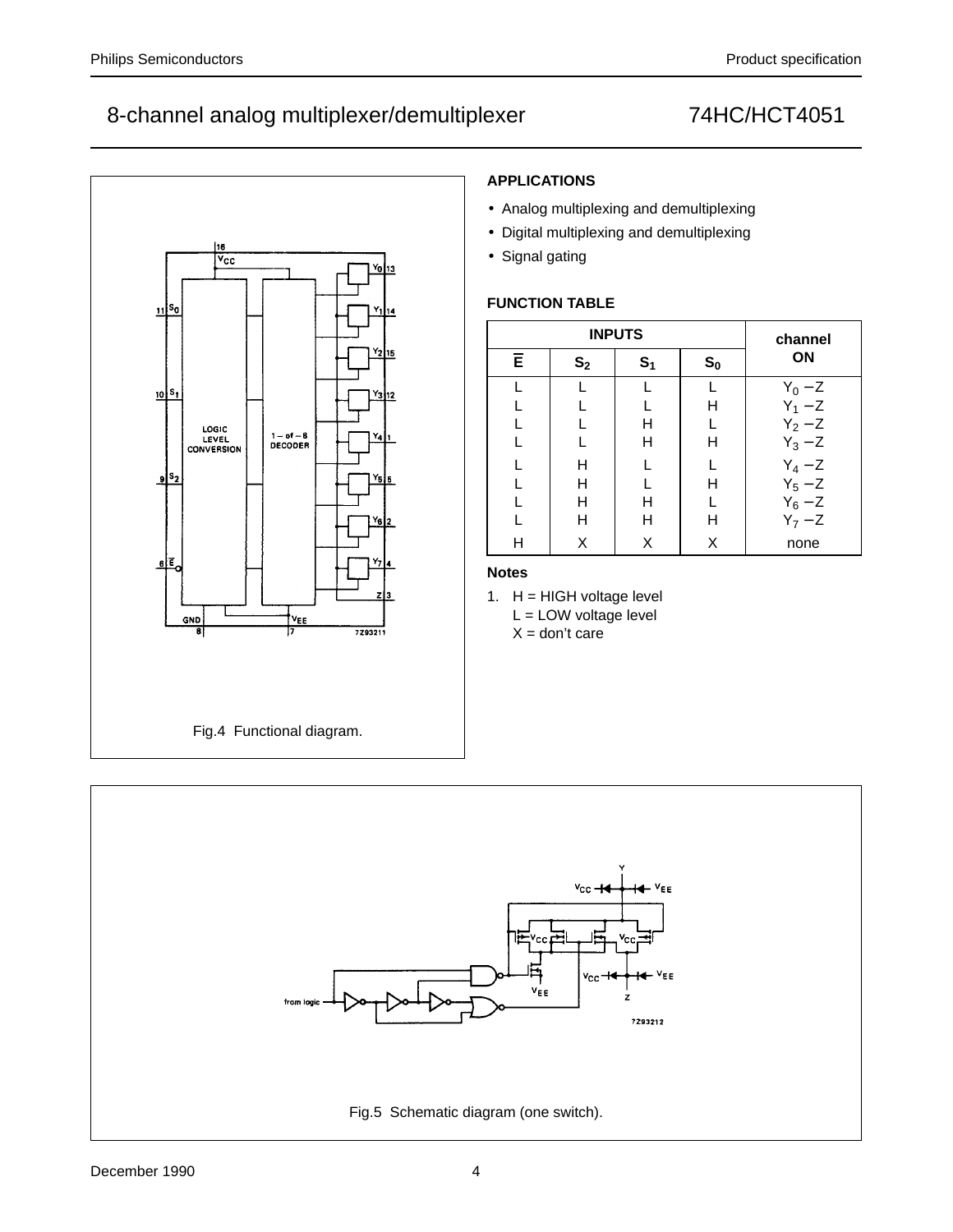### **RATINGS**

Limiting values in accordance with the Absolute Maximum System (IEC 134) Voltages are referenced to  $V_{EE}$  = GND (ground = 0 V)

| <b>SYMBOL</b>                        | <b>PARAMETER</b>                  | MIN.   | MAX.    | <b>UNIT</b> | <b>CONDITIONS</b>                                     |
|--------------------------------------|-----------------------------------|--------|---------|-------------|-------------------------------------------------------|
| $V_{\rm CC}$                         | DC supply voltage                 | $-0.5$ | $+11.0$ | V           |                                                       |
| $\pm I_{\mathsf{IK}}$                | DC digital input diode current    |        | 20      | mA          | for $V_1 < -0.5$ V or $V_1 > V_{CC} + 0.5$ V          |
| $\pm I_{SK}$                         | DC switch diode current           |        | 20      | mA          | for $V_S < -0.5$ V or $V_S > V_{CC} + 0.5$ V          |
| ±ls                                  | DC switch current                 |        | 25      | mA          | for $-0.5 V < V_S < V_{CC} + 0.5 V$                   |
| $\pm I_{EE}$                         | DC $V_{FF}$ current               |        | 20      | mA          |                                                       |
| $\pm I_{\rm CC}$ ; $\pm I_{\rm GND}$ | DC V <sub>CC</sub> or GND current |        | 50      | mA          |                                                       |
| ${\sf T}_{\sf stg}$                  | storage temperature range         | $-65$  | $+150$  | $^{\circ}C$ |                                                       |
| $P_{\text{tot}}$                     | power dissipation per package     |        |         |             | for temperature range: $-40$ to $+125$ °C<br>74HC/HCT |
|                                      | plastic DIL                       |        | 750     | mW          | above +70 °C: derate linearly with 12 mW/K            |
|                                      | plastic mini-pack (SO)            |        | 500     | mW          | above $+70$ °C: derate linearly with 8 mW/K           |
| $P_{\rm S}$                          | power dissipation per switch      |        | 100     | mW          |                                                       |

### **Note to ratings**

1. To avoid drawing  $V_{CC}$  current out of terminal Z, when switch current flows in terminals  $Y_{n}$ , the voltage drop across the bidirectional switch must not exceed 0.4 V. If the switch current flows into terminal Z, no  $V_{CC}$  current will flow out of terminals  $Y_n$ . In this case there is no limit for the voltage drop across the switch, but the voltages at  $Y_n$  and Z may not exceed  $V_{CC}$  or  $V_{EE}$ .

### **SYMBOL PARAMETER 74HC 74HCT UNIT CONDITIONS** min.  $|$  typ.  $|$  max.  $|$  min.  $|$  typ.  $|$  max.  $V_{\text{CC}}$  DC supply voltage V<sub>CC</sub> – GND 2.0 5.0 10.0 4.5 5.0 5.5 V see Figs 6 and 7  $V_{\text{CC}}$  DC supply voltage  $V_{\text{CC}} - V_{\text{EE}}$  2.0 5.0 10.0 2.0 5.0 10.0 V see Figs 6 and 7  $V_1$   $\vert$  DC input voltage range  $\vert$  GND  $\vert$   $\vert$   $V_{CC}$   $\vert$  GND  $\vert$   $\vert$   $V_{CC}$   $\vert$  V  $V_S$  DC switch voltage range  $\vert V_{EE} \vert$   $\vert V_{CC} \vert V_{EE} \vert$   $\vert V_{CC} \vert V$  $T<sub>amb</sub>$  | operating ambient temperature range −40 | | +85 | −40 | | +85 | °C see DC and AC  $T_{amb}$  operating ambient temperature  $\begin{vmatrix} -40 \end{vmatrix}$  +125  $\begin{vmatrix} -40 \end{vmatrix}$  +125  $\degree$ C CHARACTERISTICS  $+125$

### **RECOMMENDED OPERATING CONDITIONS**

range

 $t_r$ ,  $t_f$  | input rise and fall times

6.0

6.0  $|500|$  ns

 $V_{CC}$  = 2.0 V  $V_{CC}$  = 4.5 V  $V_{CC}$  = 6.0 V  $V_{CC}$  = 10.0 V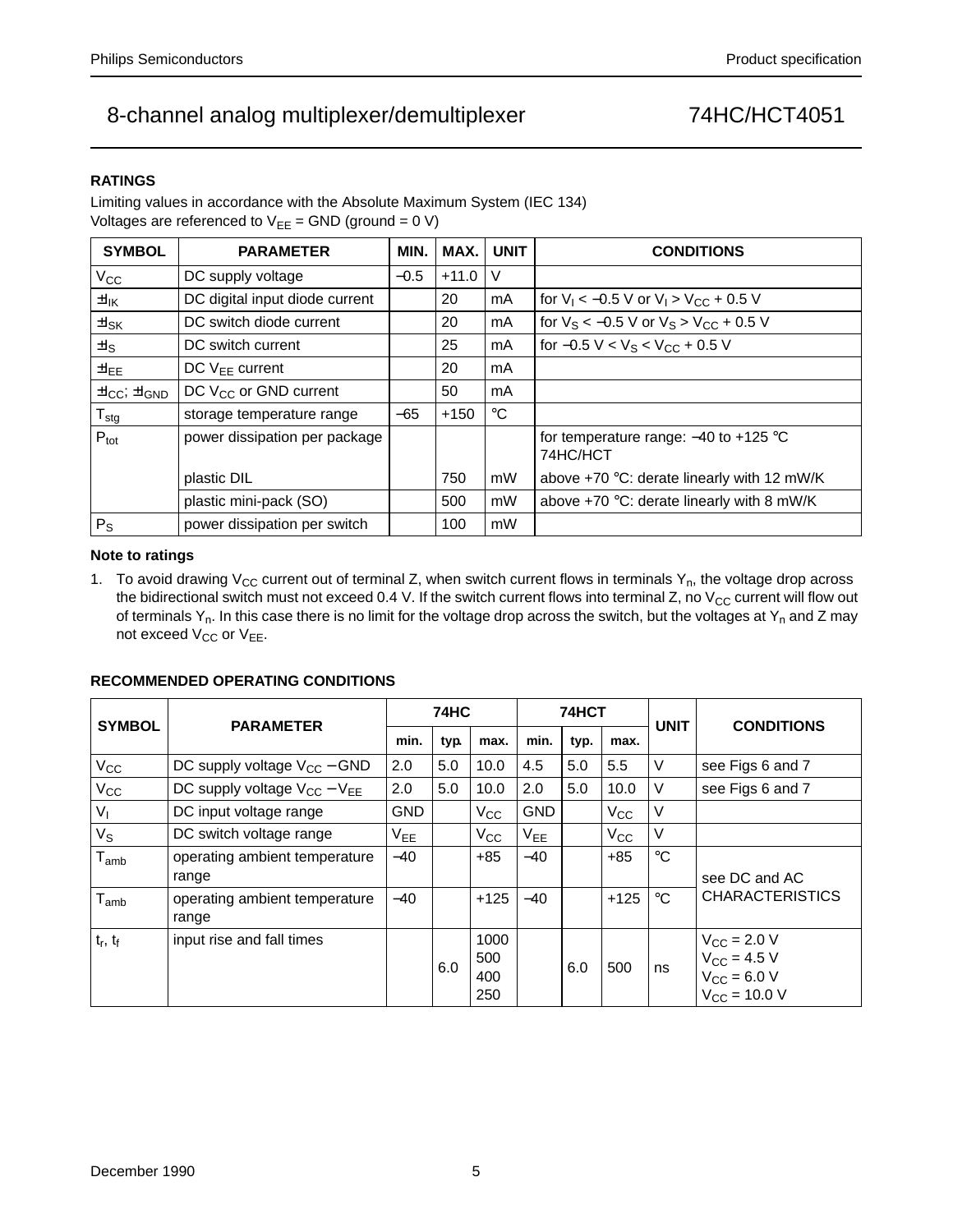Fig.7 Guaranteed operating area as a function of the supply voltages for 74HCT4051.

 $v_{\text{CC}}\cdot v_{\text{EE}}$  (V)

 $V_{CC}$ -GND

 $\{V\}$ 

 $\overline{\mathbf{3}}$  $\overline{2}$ 

o l



## **DC CHARACTERISTICS FOR 74HC/HCT**

For 74HC:  $V_{CC}$  – GND or  $V_{CC}$  –  $V_{EE}$  = 2.0, 4.5, 6.0 and 9.0 V For 74HCT:  $V_{CC}$  – GND = 4.5 and 5.5 V;  $V_{CC}$  –  $V_{EE}$  = 2.0, 4.5, 6.0 and 9.0 V

|                          |                                                               |      |                       |                   | $T_{amb}$ (°C) |                        |      |                        |                  | <b>TEST CONDITIONS</b>   |                                   |                             |                                       |                                          |
|--------------------------|---------------------------------------------------------------|------|-----------------------|-------------------|----------------|------------------------|------|------------------------|------------------|--------------------------|-----------------------------------|-----------------------------|---------------------------------------|------------------------------------------|
| <b>SYMBOL</b>            | <b>PARAMETER</b>                                              |      |                       |                   | 74HC/HCT       |                        |      |                        |                  |                          |                                   |                             |                                       |                                          |
|                          |                                                               |      | $+25$                 |                   |                | $-40$ to $+85$         |      | $-40$ to $+125$        | <b>UNIT</b>      | $V_{CC}$<br>(V)          | V <sub>EE</sub><br>(V)            | ls.<br>$(\mu A)$            | $V_{is}$                              | $V_{1}$                                  |
|                          |                                                               | min. | typ.                  | max.              | min.           | max.                   | min. | max.                   |                  |                          |                                   |                             |                                       |                                          |
| R <sub>ON</sub>          | ON resistance (peak)                                          |      | 100<br>90<br>70       | 180<br>160<br>130 |                | 225<br>200<br>165      |      | 270<br>240<br>195      | Ω<br>Ω<br>Ω<br>Ω | 2.0<br>4.5<br>6.0<br>4.5 | $\Omega$<br>0<br>$\Omega$<br>-4.5 | 100<br>1000<br>1000<br>1000 | $V_{\rm CC}$<br>to<br>$V_{EE}$        | V <sub>IH</sub><br>or<br>V <sub>IL</sub> |
| $R_{ON}$                 | ON resistance (rail)                                          |      | 150<br>80<br>70<br>60 | 140<br>120<br>105 |                | —<br>175<br>150<br>130 |      | —<br>210<br>180<br>160 | Ω<br>Ω<br>Ω<br>Ω | 2.0<br>4.5<br>6.0<br>4.5 | 0<br>0<br>0<br>-4.5               | 100<br>1000<br>1000<br>1000 | $V_{EE}$                              | $V_{\text{IH}}$<br>or<br>$V_{IL}$        |
| $R_{ON}$                 | ON resistance (rail)                                          |      | 150<br>90<br>80<br>65 | 160<br>140<br>120 |                | 200<br>175<br>150      |      | —<br>240<br>210<br>180 | Ω<br>Ω<br>Ω<br>Ω | 2.0<br>4.5<br>6.0<br>4.5 | $\Omega$<br>$\Omega$<br>0<br>-4.5 | 100<br>1000<br>1000<br>1000 | $V_{\rm CC}$                          | $V_{IH}$<br>or<br>$V_{IL}$               |
| $\Delta$ R <sub>ON</sub> | maximum $\Delta$ ON<br>resistance between<br>any two channels |      | 9<br>8<br>6           |                   |                |                        |      |                        | Ω<br>Ω<br>Ω<br>Ω | 2.0<br>4.5<br>6.0<br>4.5 | $\Omega$<br>0<br>0<br>$-4.5$      |                             | $\rm V_{CC}$<br>to<br>V <sub>EE</sub> | V <sub>IH</sub><br>or<br>VIL             |

## **Notes to DC characteristics**

- 1. At supply voltages (V<sub>CC</sub> − V<sub>EE</sub>) approaching 2.0 V the analog switch ON-resistance becomes extremely non-linear. Therefore it is recommended that these devices be used to transmit digital signals only, when using these supply voltages.
- 2. For test circuit measuring  $R_{ON}$  see Fig.8.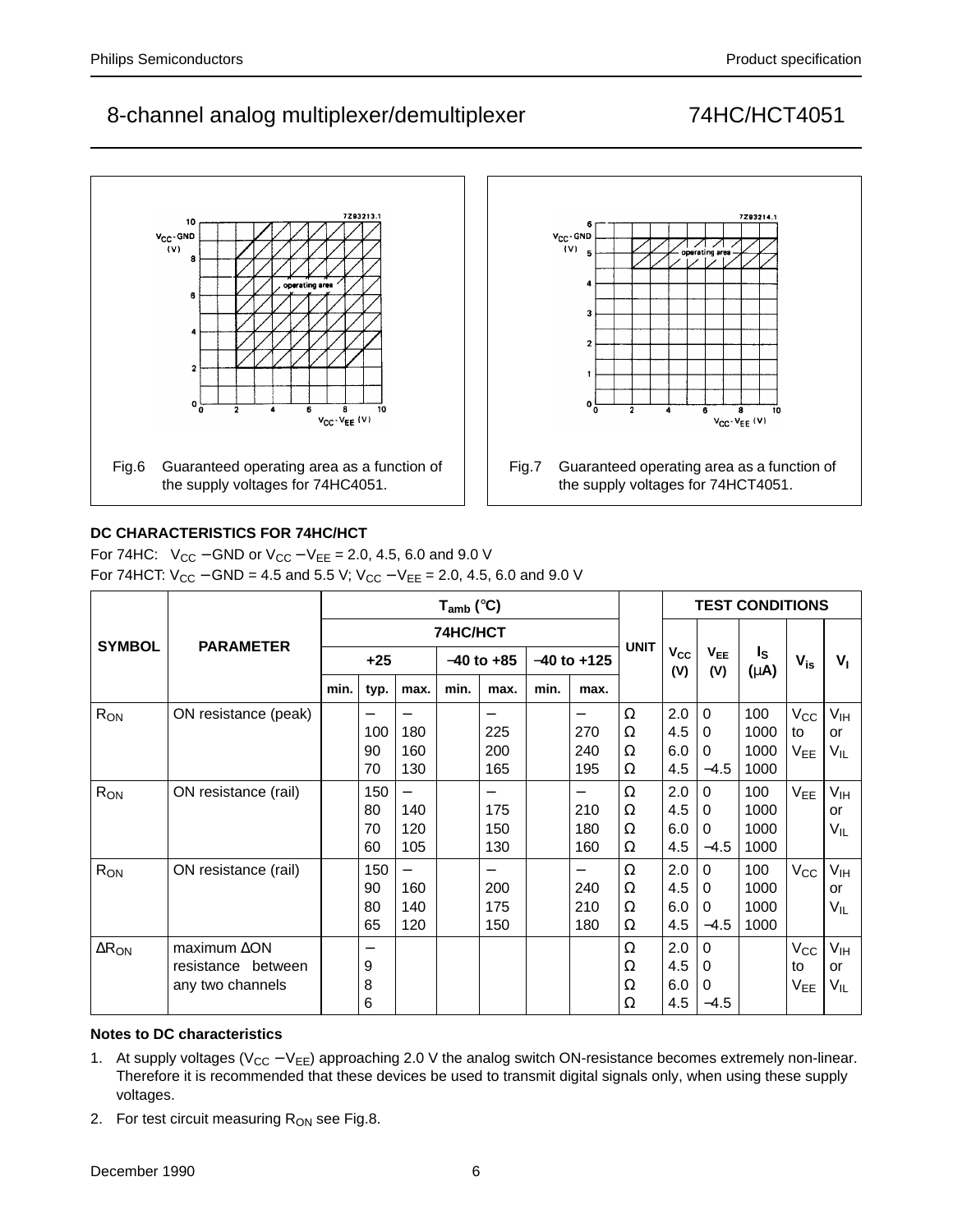## **DC CHARACTERISTICS FOR 74HC**

Voltages are referenced to GND (ground = 0 V)

|                      |                                                    |                           | $T_{amb}$ (°C)           |                           |                           |                           |                           |                           |             |                          | <b>TEST CONDITIONS</b>  |                                          |                                                                               |  |
|----------------------|----------------------------------------------------|---------------------------|--------------------------|---------------------------|---------------------------|---------------------------|---------------------------|---------------------------|-------------|--------------------------|-------------------------|------------------------------------------|-------------------------------------------------------------------------------|--|
| <b>SYMBOL</b>        | <b>PARAMETER</b>                                   |                           |                          |                           | 74HC                      |                           |                           |                           | <b>UNIT</b> |                          |                         |                                          | <b>OTHER</b>                                                                  |  |
|                      |                                                    |                           | $+25$                    |                           | $-40$ to $+85$            |                           | $-40$ to $+125$           |                           |             | $V_{CC}$<br>(V)          | V <sub>EE</sub><br>(V)  | $V_i$                                    |                                                                               |  |
|                      |                                                    | min.                      | typ.                     | max.                      | min.                      | max.                      | min.                      | max.                      |             |                          |                         |                                          |                                                                               |  |
| V <sub>IH</sub>      | HIGH level input<br>voltage                        | 1.5<br>3.15<br>4.2<br>6.3 | 1.2<br>2.4<br>3.2<br>4.7 |                           | 1.5<br>3.15<br>4.2<br>6.3 |                           | 1.5<br>3.15<br>4.2<br>6.3 |                           | $\vee$      | 2.0<br>4.5<br>6.0<br>9.0 |                         |                                          |                                                                               |  |
| $V_{IL}$             | LOW level input<br>voltage                         |                           | 0.8<br>2.1<br>2.8<br>4.3 | 0.5<br>1.35<br>1.8<br>2.7 |                           | 0.5<br>1.35<br>1.8<br>2.7 |                           | 0.5<br>1.35<br>1.8<br>2.7 | $\vee$      | 2.0<br>4.5<br>6.0<br>9.0 |                         |                                          |                                                                               |  |
| $\pm I_1$            | input leakage<br>current                           |                           |                          | 0.1<br>0.2                |                           | 1.0<br>2.0                |                           | 1.0<br>2.0                | μA          | 6.0<br>10.0              | $\mathbf 0$<br>$\Omega$ | $V_{\rm CC}$<br>or<br><b>GND</b>         |                                                                               |  |
| $\pm$ l <sub>S</sub> | analog switch<br>OFF-state current<br>per channel  |                           |                          | 0.1                       |                           | 1.0                       |                           | 1.0                       | μA          | 10.0                     | $\overline{0}$          | V <sub>IH</sub><br>or<br>$V_{IL}$        | $ V_{\rm S} $ =<br>$V_{CC} - V_{EE}$<br>Fig.10                                |  |
| $\pm$ I <sub>S</sub> | analog switch<br>OFF-state current<br>all channels |                           |                          | 0.4                       |                           | 4.0                       |                           | 4.0                       | $\mu$ A     | 10.0                     | $\Omega$                | V <sub>IH</sub><br>or<br>$V_{IL}$        | $ V_{\rm S}  =$<br>$V_{CC} - V_{EE}$<br><b>Fig.10</b>                         |  |
| $\pm I_S$            | analog switch<br>ON-state current                  |                           |                          | 0.4                       |                           | 4.0                       |                           | 4.0                       | μA          | 10.0                     | $\mathbf 0$             | V <sub>IH</sub><br><b>or</b><br>$V_{IL}$ | $ V_{\rm S} $ =<br>$V_{CC} - V_{EE}$<br><b>Fig.11</b>                         |  |
| $I_{\rm CC}$         | quiescent supply<br>current                        |                           |                          | 8.0<br>16.0               |                           | 80.0<br>160.0             |                           | 160.0<br>320.0            | μA          | 6.0<br>10.0              | 0<br>$\Omega$           | $V_{\rm CC}$<br>or<br><b>GND</b>         | $V_{is} = V_{EE}$<br>or V <sub>CC</sub> ;<br>$V_{os} = V_{CC}$<br>or $V_{EE}$ |  |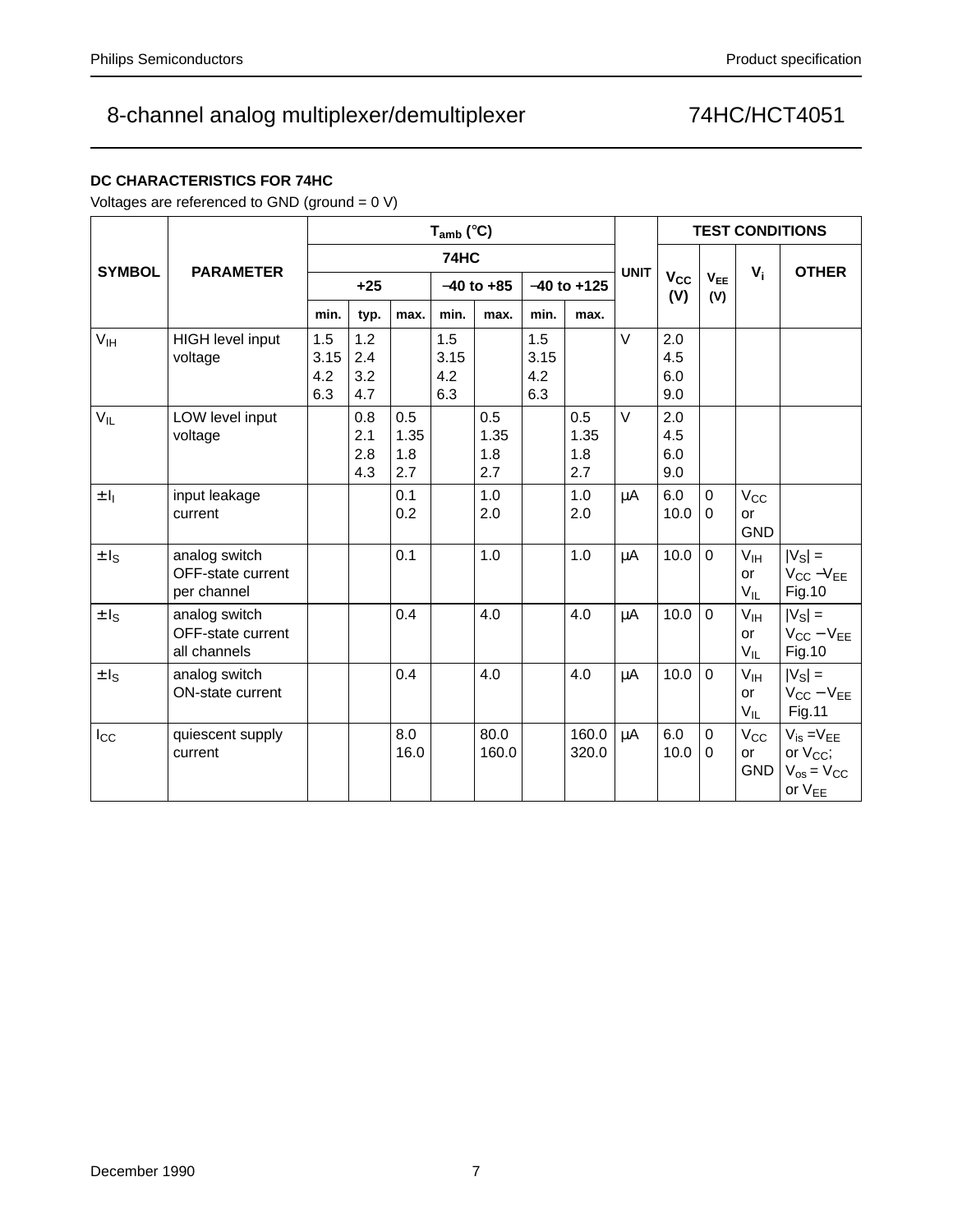# **AC CHARACTERISTICS FOR 74HC**

GND = 0 V;  $t_r = t_f = 6$  ns;  $C_L = 50$  pF

|                                    |                                                         |      |                      |                       | $T_{amb}$ (°C) |                       |      | <b>TEST CONDITIONS</b> |             |                          |                                               |                                                                     |
|------------------------------------|---------------------------------------------------------|------|----------------------|-----------------------|----------------|-----------------------|------|------------------------|-------------|--------------------------|-----------------------------------------------|---------------------------------------------------------------------|
| <b>SYMBOL</b>                      | <b>PARAMETER</b>                                        |      |                      |                       | 74HC           |                       |      |                        |             |                          |                                               | <b>OTHER</b>                                                        |
|                                    |                                                         |      | $+25$                |                       |                | $-40$ to $+85$        |      | $-40$ to $+125$        | <b>UNIT</b> | $V_{CC}$<br>(V)          | V <sub>EE</sub><br>(V)                        |                                                                     |
|                                    |                                                         | min. | typ.                 | max.                  | min.           | max.                  | min. | max.                   |             |                          |                                               |                                                                     |
| t <sub>PHL</sub> /t <sub>PLH</sub> | propagation delay<br>$V_{\text{is}}$ to $V_{\text{os}}$ |      | 14<br>5<br>4<br>4    | 60<br>12<br>10<br>8   |                | 75<br>15<br>13<br>10  |      | 90<br>18<br>15<br>12   | ns          | 2.0<br>4.5<br>6.0<br>4.5 | $\mathbf 0$<br>$\Omega$<br>$\Omega$<br>$-4.5$ | $R_1 = \infty$ ; C <sub>1</sub> = 50 pF<br>(see Fig.17)             |
| t <sub>PZH</sub> /t <sub>PZL</sub> | turn "ON" time<br>$\overline{E}$ to $V_{\text{os}}$     |      | 72<br>29<br>21<br>18 | 345<br>69<br>59<br>51 |                | 430<br>86<br>73<br>64 |      | 520<br>104<br>88<br>77 | ns          | 2.0<br>4.5<br>6.0<br>4.5 | $\Omega$<br>$\Omega$<br>$\Omega$<br>$-4.5$    | $R_L = 1 k\Omega$ ;<br>$C_L = 50 pF$<br>(see Fig.18, 19 and<br>(20) |
| t <sub>PZH</sub> /t <sub>PZL</sub> | turn "ON" time<br>$S_n$ to $V_{OS}$                     |      | 66<br>28<br>19<br>16 | 345<br>69<br>59<br>51 |                | 430<br>86<br>73<br>64 |      | 520<br>104<br>88<br>77 | ns          | 2.0<br>4.5<br>6.0<br>4.5 | $\Omega$<br>$\Omega$<br>$\Omega$<br>$-4.5$    | $R_L = 1 k\Omega$ ;<br>$C_L$ = 50 pF<br>(see Fig.18, 19 and<br>(20) |
| t <sub>PHZ</sub> /t <sub>PLZ</sub> | turn "OFF" time<br>$\overline{E}$ to $V_{OS}$           |      | 58<br>31<br>17<br>18 | 290<br>58<br>49<br>42 |                | 365<br>73<br>62<br>53 |      | 435<br>87<br>74<br>72  | ns          | 2.0<br>4.5<br>6.0<br>4.5 | $\Omega$<br>$\Omega$<br>$\Omega$<br>$-4.5$    | $R_1 = 1 k\Omega$ ;<br>$C_L = 50$ pF<br>(see Fig.18, 19 and<br>20)  |
| t <sub>PHZ</sub> /t <sub>PLZ</sub> | turn "OFF" time<br>$S_n$ to $V_{\text{os}}$             |      | 61<br>25<br>18<br>18 | 290<br>58<br>49<br>42 |                | 365<br>73<br>62<br>53 |      | 435<br>87<br>74<br>72  | ns          | 2.0<br>4.5<br>6.0<br>4.5 | $\Omega$<br>$\Omega$<br>$\Omega$<br>$-4.5$    | $R_L = 1 k\Omega$ ;<br>$C_L = 50$ pF<br>(see Fig.18, 19 and<br>(20) |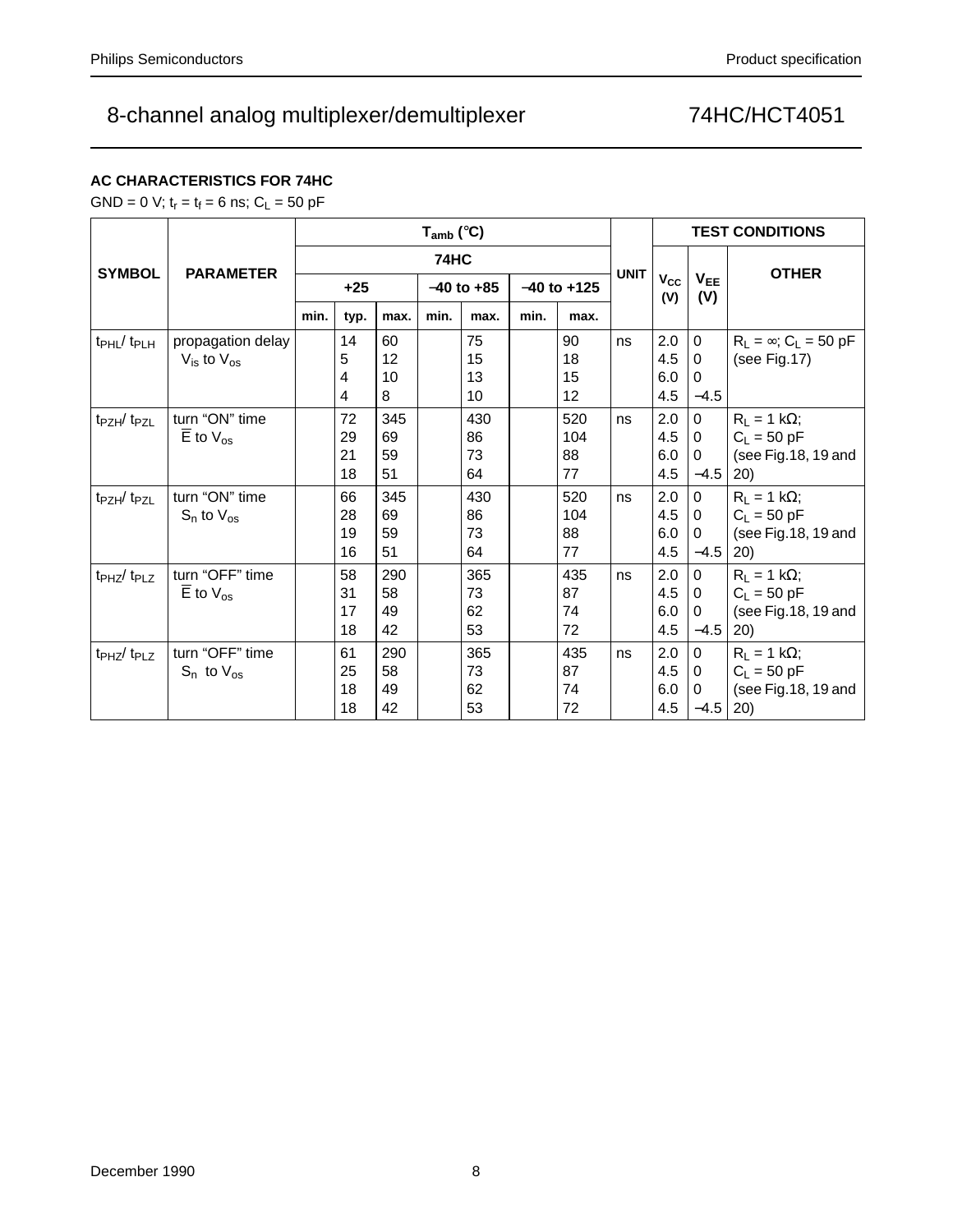# **DC CHARACTERISTICS FOR 74HCT**

Voltages are referenced to GND (ground = 0)

|                   |                                                                                                             |      |       |             | $T_{amb}$ (°C) |                |                 |                |             |                  | <b>TEST CONDITIONS</b> |                                   |                                                                             |
|-------------------|-------------------------------------------------------------------------------------------------------------|------|-------|-------------|----------------|----------------|-----------------|----------------|-------------|------------------|------------------------|-----------------------------------|-----------------------------------------------------------------------------|
|                   |                                                                                                             |      |       |             | 74HCT          |                |                 |                |             |                  |                        |                                   |                                                                             |
| <b>SYMBOL</b>     | <b>PARAMETER</b>                                                                                            |      | $+25$ |             |                | $-40$ to $+85$ | $-40$ to $+125$ |                | <b>UNIT</b> | $V_{CC}$<br>(V)  | V <sub>EE</sub><br>(V) | $V_i$                             | <b>OTHER</b>                                                                |
|                   |                                                                                                             | min. | typ.  | max.        | min.           | max.           | min.            | max.           |             |                  |                        |                                   |                                                                             |
| V <sub>IH</sub>   | <b>HIGH level</b><br>input voltage                                                                          | 2.0  | 1.6   |             | 2.0            |                | 2.0             |                | $\vee$      | 4.5<br>to<br>5.5 |                        |                                   |                                                                             |
| $V_{IL}$          | LOW level<br>input voltage                                                                                  |      | 1.2   | 0.8         |                | 0.8            |                 | 0.8            | $\vee$      | 4.5<br>to<br>5.5 |                        |                                   |                                                                             |
| $\pm I_1$         | input leakage<br>current                                                                                    |      |       | 0.1         |                | 1.0            |                 | 1.0            | μA          | 5.5              | 0                      | $V_{\rm CC}$<br>or<br><b>GND</b>  |                                                                             |
| $\pm$ $I_{\rm S}$ | analog switch<br>OFF-state<br>current per<br>channel                                                        |      |       | 0.1         |                | 1.0            |                 | 1.0            | μA          | 10.0             | $\mathbf 0$            | $V_{\text{IH}}$<br>or<br>$V_{IL}$ | $ V_{S} $ =<br>$V_{CC} - V_{EE}$<br>(see Fig.10)                            |
| $\pm I_S$         | analog switch<br>OFF-state<br>current all<br>channels                                                       |      |       | 0.4         |                | 4.0            |                 | 4.0            | μA          | 10.0             | $\mathbf 0$            | $V_{\text{IH}}$<br>or<br>$V_{IL}$ | $ V_{\rm S} $ =<br>$V_{CC} - V_{EE}$<br>(see Fig.10)                        |
| $\pm I_S$         | analog switch<br>ON-state<br>current                                                                        |      |       | 0.4         |                | 4.0            |                 | 4.0            | μA          | 10.0             | $\mathbf 0$            | $V_{IH}$<br>or<br>$V_{IL}$        | $ V_{\rm S} $ =<br>$V_{CC}-V_{EE}$<br>(see Fig.11)                          |
| $I_{\rm CC}$      | quiescent<br>supply current                                                                                 |      |       | 8.0<br>16.0 |                | 80.0<br>160.0  |                 | 160.0<br>320.0 | $\mu$ A     | 5.5<br>5.0       | 0<br>$-5.0$            | $V_{\rm CC}$<br>or<br><b>GND</b>  | $V_{is} = V_{EE}$ or<br>$V_{CC}$<br>$V_{os} = V_{CC}$<br>or V <sub>EE</sub> |
| $\Delta I_{CC}$   | additional<br>quiescent<br>supply current<br>per input pin<br>for unit load<br>coefficient is 1<br>(note 1) |      | 100   | 360         |                | 450            |                 | 490            | μA          | 4.5<br>to<br>5.5 | $\mathbf 0$            | $V_{\rm CC}$<br>$-2.1$<br>V       | other inputs<br>at $V_{CC}$ or<br><b>GND</b>                                |

## **Note to HCT types**

1. The value of additional quiescent supply current ( $\Delta I_{CC}$ ) for a unit load of 1 is given here. To determine ∆I<sub>CC</sub> per input, multiply this value by the unit load coefficient shown in the table below.

| <b>INPUT</b> | <b>UNIT LOAD COEFFICIENT</b> |
|--------------|------------------------------|
|              | 0.50                         |
|              | 0.50                         |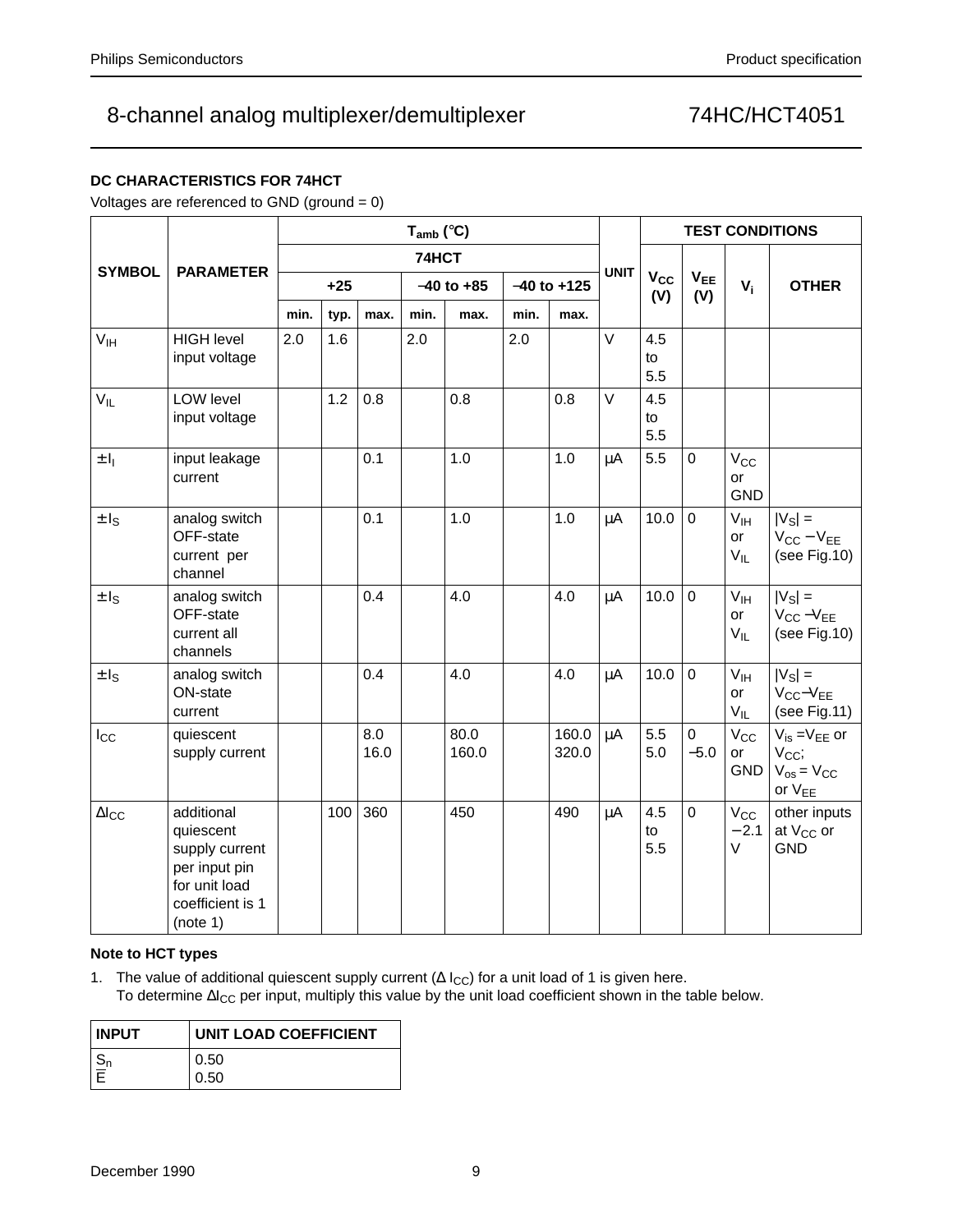# **AC CHARACTERISTICS FOR 74HCT**

GND = 0 V;  $t_r = t_f = 6$  ns;  $C_L = 50$  pF

|                                    |                                                      |      |          |          | $T_{amb}$ (°C) |          |                 |          | <b>TEST CONDITIONS</b> |                 |                        |                                                                               |  |
|------------------------------------|------------------------------------------------------|------|----------|----------|----------------|----------|-----------------|----------|------------------------|-----------------|------------------------|-------------------------------------------------------------------------------|--|
| <b>SYMBOL</b>                      | <b>PARAMETER</b>                                     |      |          |          | 74HCT          |          |                 |          |                        |                 |                        | <b>OTHER</b>                                                                  |  |
|                                    |                                                      |      | $+25$    |          | $-40$ to $+85$ |          | $-40$ to $+125$ |          | <b>UNIT</b>            | $V_{CC}$<br>(V) | V <sub>EE</sub><br>(V) |                                                                               |  |
|                                    |                                                      | min. | typ.     | max.     | min.           | max.     | min.            | max.     |                        |                 |                        |                                                                               |  |
| $t_{\rm PHL}$ / $t_{\rm PLH}$      | propagation<br>delay $V_{is}$ to $V_{os}$            |      | 5<br>4   | 12<br>8  |                | 15<br>10 |                 | 18<br>12 | ns                     | 4.5<br>4.5      | $\Omega$<br>$-4.5$     | $R_L = \infty$ ; $C_L = 50$ pF<br>(see Fig.17)                                |  |
| t <sub>PZH</sub> /t <sub>PZL</sub> | turn "ON" time<br>$\overline{E}$ to $V_{\text{os}}$  |      | 26<br>16 | 55<br>39 |                | 69<br>49 |                 | 83<br>59 | ns                     | 4.5<br>4.5      | $\Omega$<br>$-4.5$     | $R_L = 1 k\Omega$ ; C <sub>L</sub> = 50 pF<br>(see Fig.18, 19 and 20)         |  |
| $tpzH$ $tpzL$                      | turn "ON" time<br>$S_n$ to $V_{\text{os}}$           |      | 28<br>16 | 55<br>39 |                | 69<br>49 |                 | 83<br>59 | ns                     | 4.5<br>4.5      | $\Omega$<br>$-4.5$     | $R_1 = 1 k\Omega$ ; C <sub>L</sub> = 50 pF<br>(see Fig.18, 19 and 20)         |  |
| t <sub>PHZ</sub> /t <sub>PLZ</sub> | turn "OFF"<br>time $\overline{E}$ to $V_{\text{os}}$ |      | 19<br>16 | 45<br>32 |                | 56<br>40 |                 | 68<br>48 | ns                     | 4.5<br>4.5      | $\Omega$<br>$-4.5$     | $R_1 = 1 k\Omega$ ; C <sub>L</sub> = 50 pF<br>(see Fig.18, 19 and 20)         |  |
| t <sub>PHZ</sub> /t <sub>PLZ</sub> | turn "OFF"<br>time $S_n$ to $V_{\text{os}}$          |      | 23<br>16 | 45<br>32 |                | 56<br>40 |                 | 68<br>48 | ns                     | 4.5<br>4.5      | 0                      | $R_1 = 1 k\Omega$ ; C <sub>L</sub> = 50 pF<br>$-4.5$ (see Fig. 18, 19 and 20) |  |



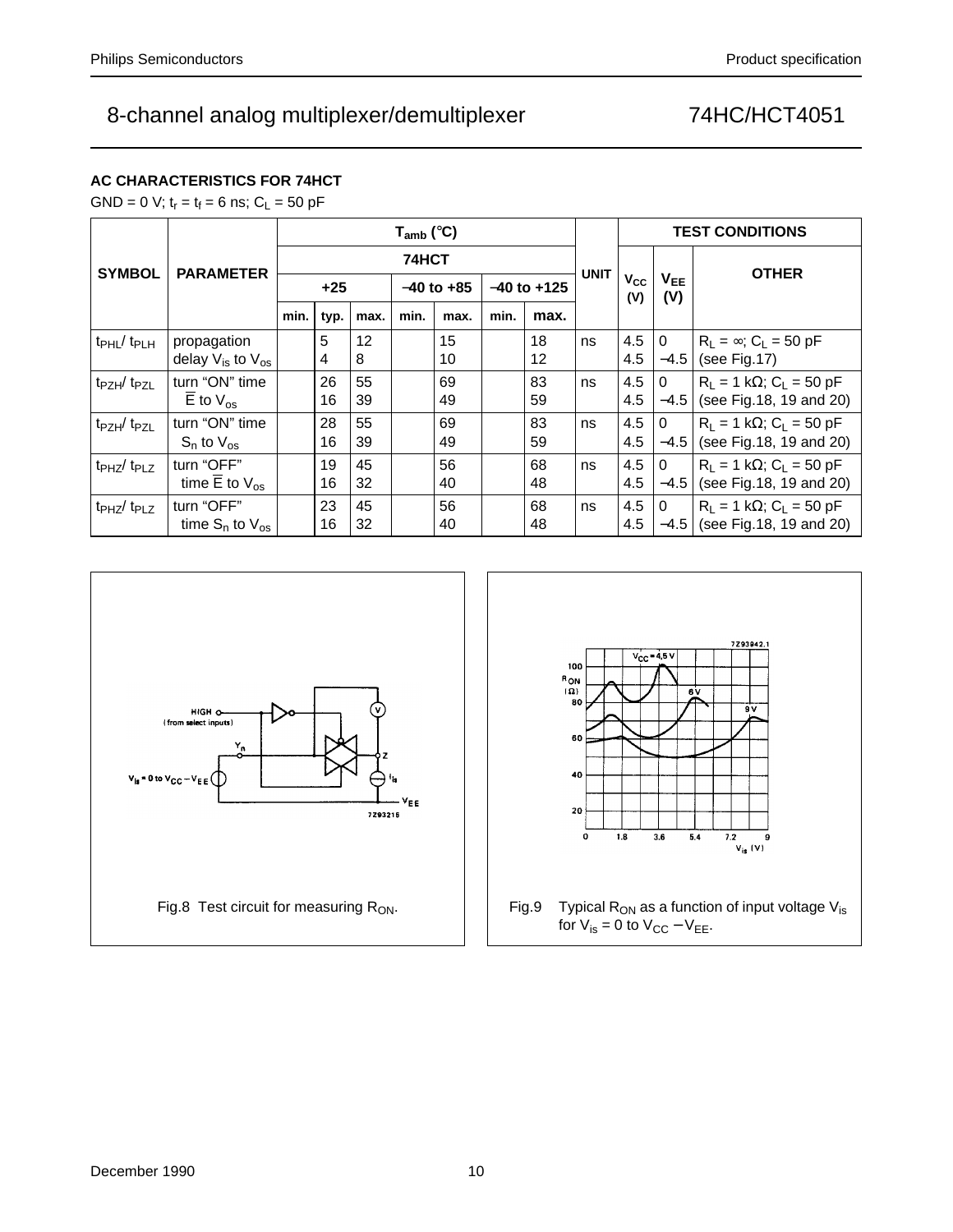

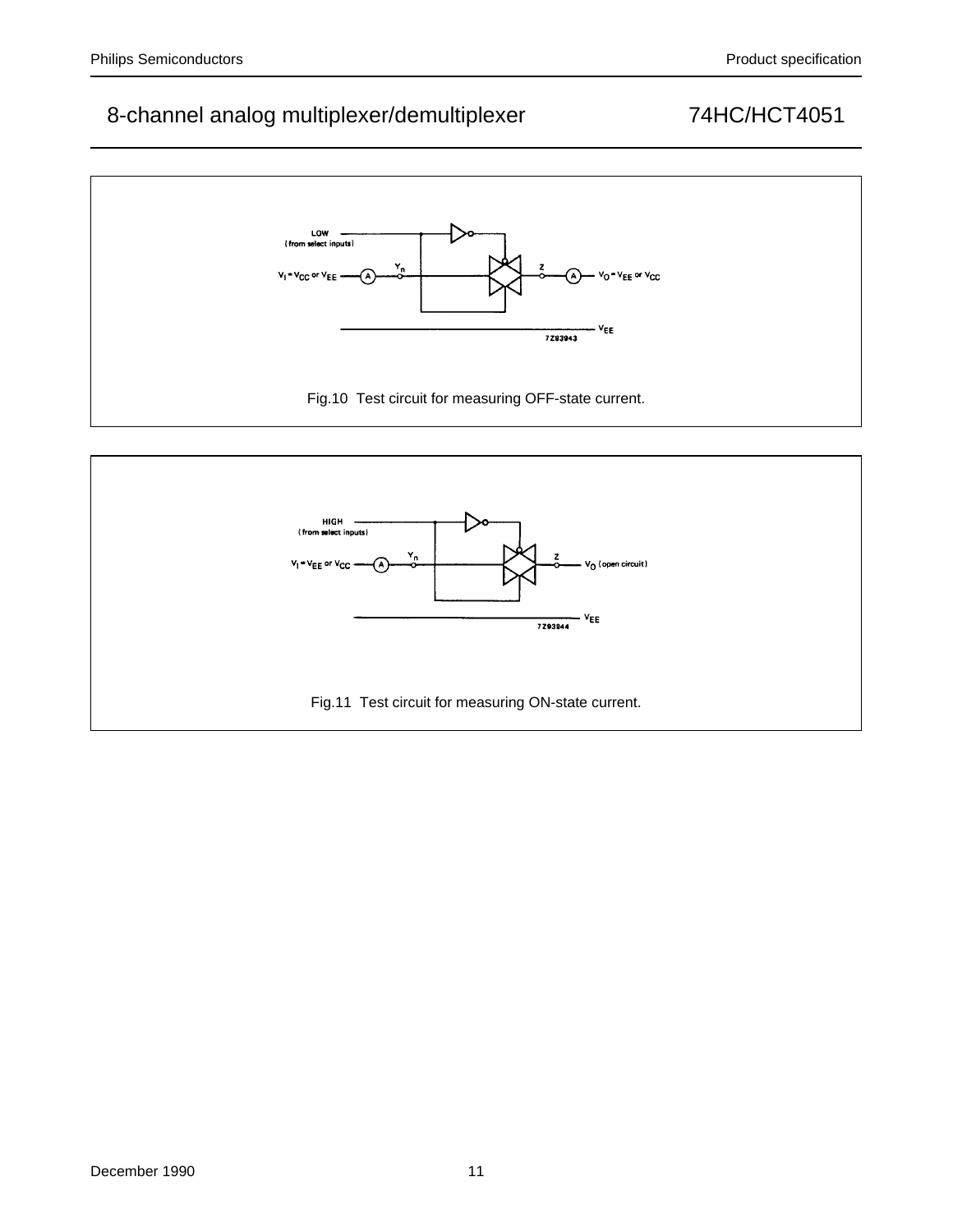## **ADDITIONAL AC CHARACTERISTICS FOR 74HC/HCT**

### **Recommended conditions and typical values**

## GND = 0 V;  $T_{amb}$  = 25 °C

| <b>SYMBOL</b>    | <b>PARAMETER</b>                                                            | typ.         | <b>UNIT</b>              | $V_{CC}$<br>(V) | $V_{EE}$<br>(V)    | $V_{is(p-p)}$<br>(V) | <b>CONDITIONS</b>                                                                                                                                            |
|------------------|-----------------------------------------------------------------------------|--------------|--------------------------|-----------------|--------------------|----------------------|--------------------------------------------------------------------------------------------------------------------------------------------------------------|
|                  | sine-wave distortion<br>$f = 1$ kHz                                         | 0.04<br>0.02 | $\%$<br>$\%$             | 2.25<br>4.5     | $-2.25$<br>$-4.5$  | 4.0<br>8.0           | $R_1 = 10 k\Omega$ ; C <sub>1</sub> = 50 pF<br>(see Fig.14)                                                                                                  |
|                  | sine-wave distortion<br>$f = 10$ kHz                                        | 0.12<br>0.06 | %<br>$\%$                | 2.25<br>4.5     | $-2.25$<br>$-4.5$  | 4.0<br>8.0           | $R_1 = 10 k\Omega$ ; C <sub>1</sub> = 50 pF<br>(see Fig.14)                                                                                                  |
|                  | switch "OFF" signal<br>feed-through                                         | -50<br>-50   | dB<br>dB                 | 2.25<br>4.5     | $-2.25$<br>$-4.5$  | note 1               | $R_L = 600 \Omega$ ; C <sub>L</sub> = 50 pF<br>(see Figs 12 and 15)                                                                                          |
| $V_{(p-p)}$      | crosstalk voltage between<br>control and any switch<br>(peak-to-peak value) | 110<br>220   | mV<br>mV                 | 4.5<br>4.5      | $\Omega$<br>$-4.5$ |                      | $R_L = 600 \Omega$ ; C <sub>L</sub> = 50 pF;<br>$f = 1$ MHz (E or $S_n$ ,<br>square-wave between<br>$V_{CC}$ and GND,<br>$t_r = t_f = 6$ ns)<br>(see Fig.16) |
| $f_{\text{max}}$ | minimum frequency<br>response $(-3dB)$                                      | 170<br>180   | <b>MHz</b><br><b>MHz</b> | 2.25<br>4.5     | $-2.25$<br>$-4.5$  | note 2               | $R_L = 50 \Omega$ ; C <sub>L</sub> = 10 pF<br>(see Fig. $13$ and $14$ )                                                                                      |
| $C_S$            | maximum switch capacitance<br>independent (Y)<br>(Z)<br>common              | 5<br>25      | pF<br>pF                 |                 |                    |                      |                                                                                                                                                              |

## **Notes to AC characteristics**

- 1. Adjust input voltage V<sub>is</sub> to 0 dBm level (0 dBm = 1 mW into 600 Ω).
- 2. Adjust input voltage V<sub>is</sub> to 0 dBm level at V<sub>os</sub> for 1 MHz (0 dBm = 1 mW into 50  $\Omega$ ).

### **General note**

 $V_{is}$  is the input voltage at a  $Y_n$  or Z terminal, whichever is assigned as an input.  $V_{os}$  is the output voltage at a  $Y_n$  or Z terminal, whichever is assigned as an output.

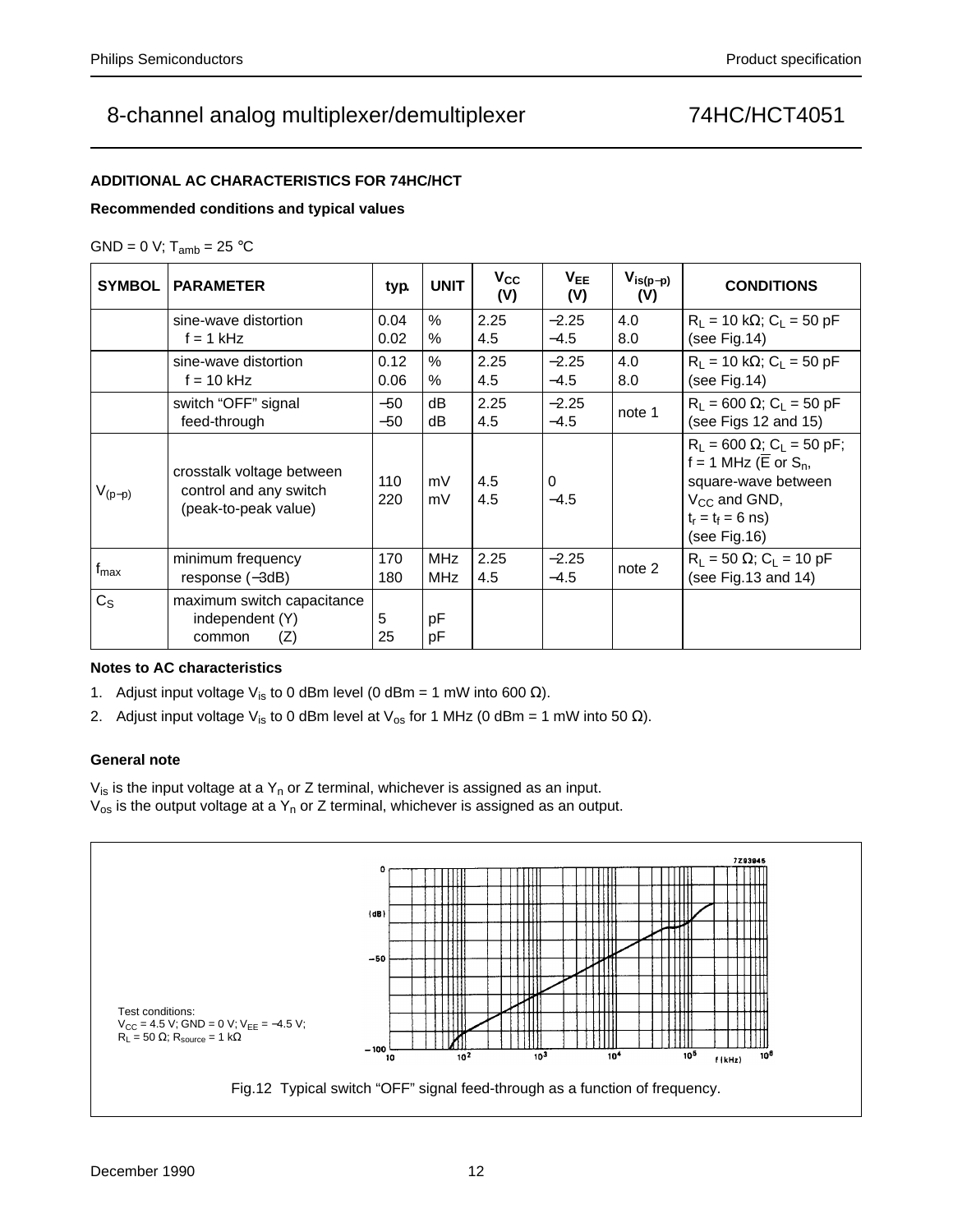

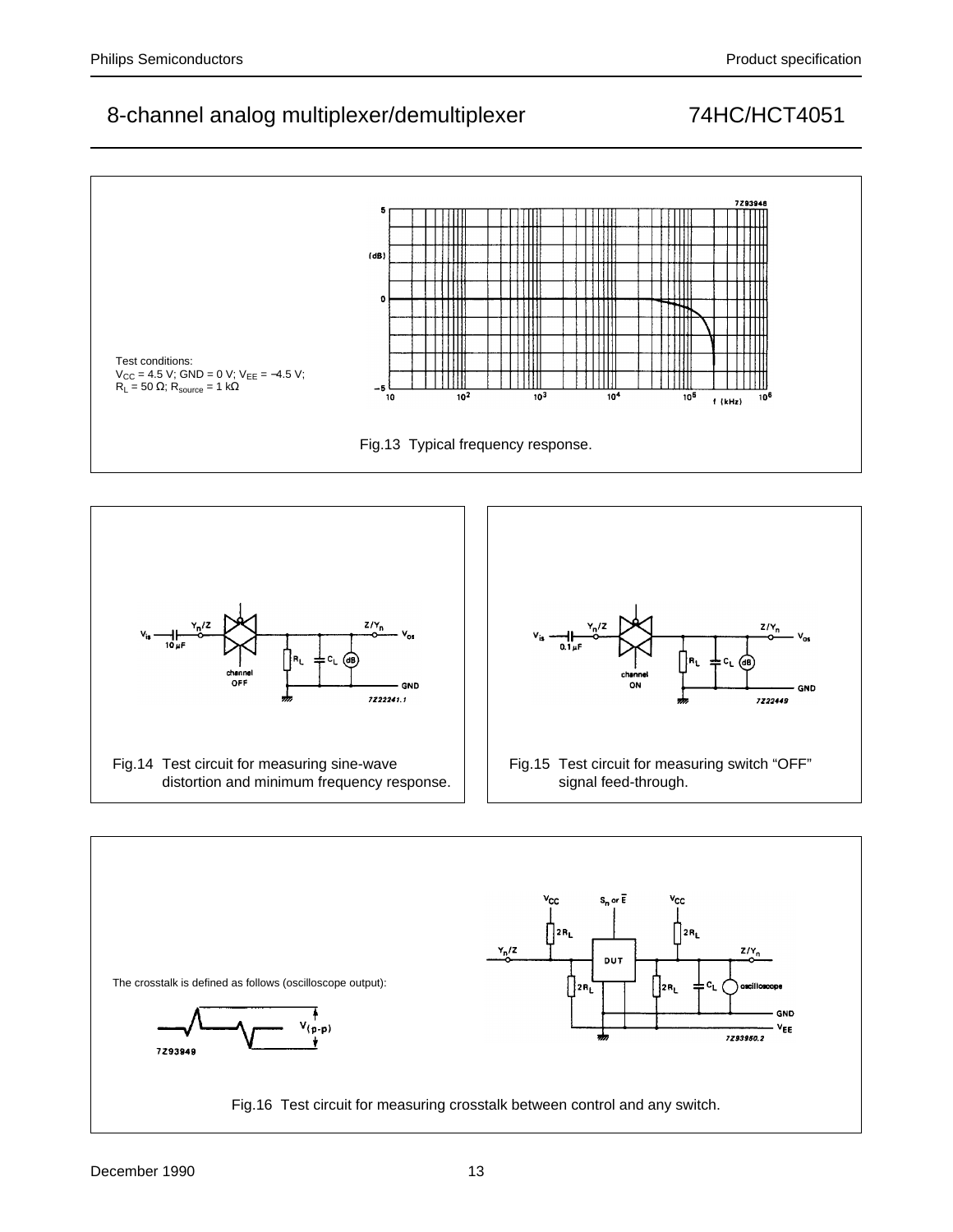## **AC WAVEFORMS**



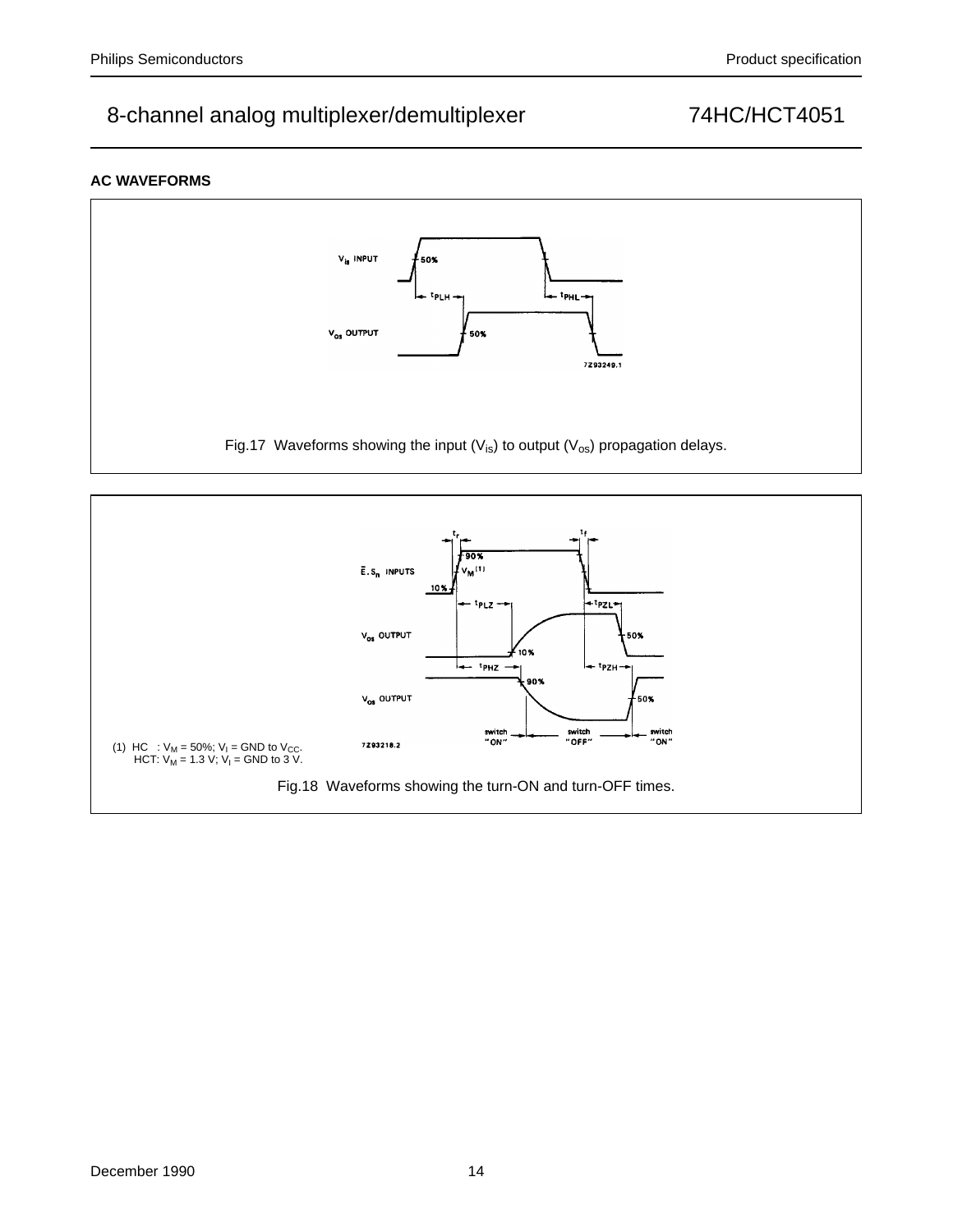## **TEST CIRCUIT AND WAVEFORMS**

| <b>Conditions</b>                                        |                                          | <b>PULSE</b><br><b>GENERATOR</b><br>7293951 | 씃<br>ᆓ | $V_{CC}$ $V_{is}$<br>D.U.T.<br>¦R⊤ | V <sub>O</sub><br>$R_{L}$<br>ॼ<br>≑ <sup>c</sup> | $v_{\rm cc}$<br>O open | <b>SWITCH</b><br>- GND<br>$V_{EE}$       |              |
|----------------------------------------------------------|------------------------------------------|---------------------------------------------|--------|------------------------------------|--------------------------------------------------|------------------------|------------------------------------------|--------------|
| <b>TEST</b>                                              | <b>SWITCH</b>                            | $V_{is}$                                    |        |                                    |                                                  |                        | $t_r$ ; $t_f$                            |              |
| t <sub>PZH</sub><br>t <sub>PZL</sub><br>t <sub>PHZ</sub> | <b>VEE</b><br>$V_{\rm CC}$<br><b>VEE</b> | $V_{\rm CC}$<br>$V_{EE}$<br>$V_{CC}$        |        | <b>FAMILY</b>                      | <b>AMPLITUDE</b>                                 | V <sub>M</sub>         | $f_{\text{max}}$ ;<br><b>PULSE WIDTH</b> | <b>OTHER</b> |
| t <sub>PLZ</sub><br>others                               | $V_{\rm CC}$<br>open                     | V <sub>EE</sub><br>pulse                    |        | 74HC<br>74HCT                      | $V_{CC}$<br>3.0V                                 | 50%<br>1.3V            | $< 2$ ns<br>$< 2$ ns                     | 6 ns<br>6 ns |

 $C_L$  = load capacitance including jig and probe capacitance (see AC CHARACTERISTICS for values).

 $R_T$  = termination resistance should be equal to the output impedance  $Z<sub>O</sub>$  of the pulse generator.

 $t_r = t_f = 6$  ns; when measuring  $f_{max}$ , there is no constraint to  $t_r$ ,  $t_f$  with 50% duty factor.

Fig.19 Test circuit for measuring AC performance.



 $R_T$  = termination resistance should be equal to the output impedance  $Z<sub>O</sub>$  of the pulse generator.

 $t_r = t_f = 6$  ns; when measuring  $f_{max}$ , there is no constraint to  $t_r$ ,  $t_f$  with 50% duty factor.

Fig.20 Input pulse definitions.